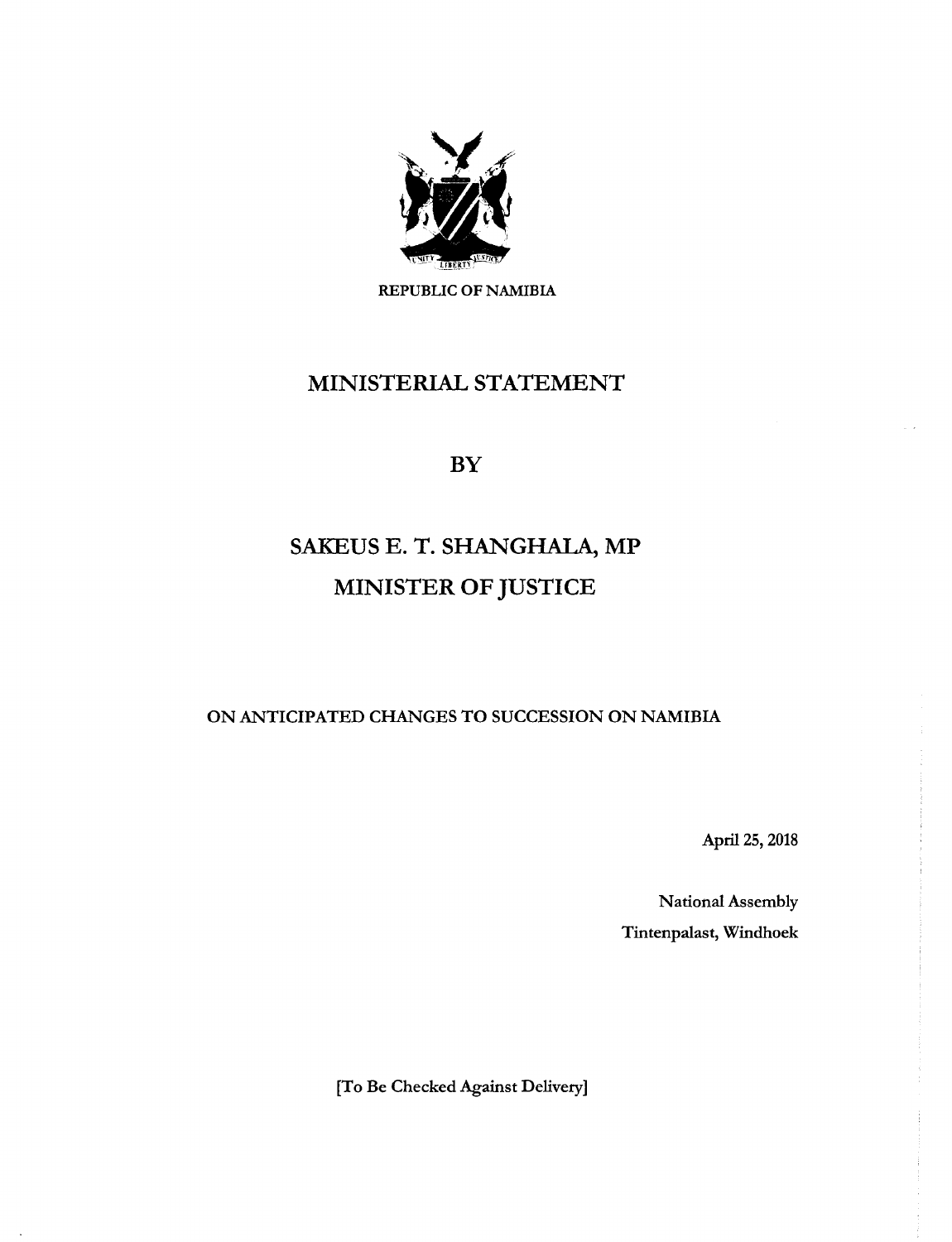## **Honorable Speaker, Honorable Members of this August House,**

- **1.** The Ministry of Justice is in the process of reviewing alllegislation relating to succession matters, which includes but is not limited to the Administration of Estates Act, 1965 (Act No. 66 of 1965), the Wills Act, 1953 (Act No. 7 of 1953), Estates and Succession Amendment Act, 2005 (Act No. 15 of 2005) and the rules of intestate succession such as the remaining sections of the Native Administration Proclamation, 1928 (proclamation No. 15 of 1928), Schedule 2 of the Administration of Estates (Rehoboth *Gebiet*) Proclamation, 1941 (Proclamation No. 36 of 1941) and the Common Law.
- 2. The legislation is outdated and does not provide for the proper protection of inheritance rights in modern Namibia. As society and technology progress, our laws must be aligned to this progress.
- 3. Our existing inheritance laws are confusing and discriminating. Amendments to our inheritance laws have been made since Independence but failed to address the real challenges and discriminatory provisions.
- 4. The administration process of deceased estates provided for in the Administration of Estates Act, 1965 is costly and causes more hardship to beneficiaries. Houses must sometimes be sold from the deceased estate to pay for executor's fees and other administration costs.
- 5. The review process aims to include all inheritance matters under one law and will include a new legal framework, administration process, testate and intestate succession, Wills, Guardian's Fund and Curatorships.
- **6.** Amendments have been made to certain parts of the Administration of Estates Act, 1965 but did not address issues relating to the administration of the Guardian's Fund, safe custody and record keeping of the Offices of the Master. These provisions are outdated and not in line with current best practices.
- 7. The Guardian's Fund is administered by the Master of the High Court in terms of the provisions of Chapter V of the Administration of Estates Act, 1965.
- **8.** The Guardian's Fund is a fund created to administer funds which are paid to the Master on behalf of various persons known or unknown, such as minors, persons incapable of managing their own affairs, unborn heirs, missing or absent persons or persons having an interest in the moneys of a *ustfructuary* (the right to enjoy the use and advantages of another's property short of the destruction or waste of its substance) or *ftdeicommissary*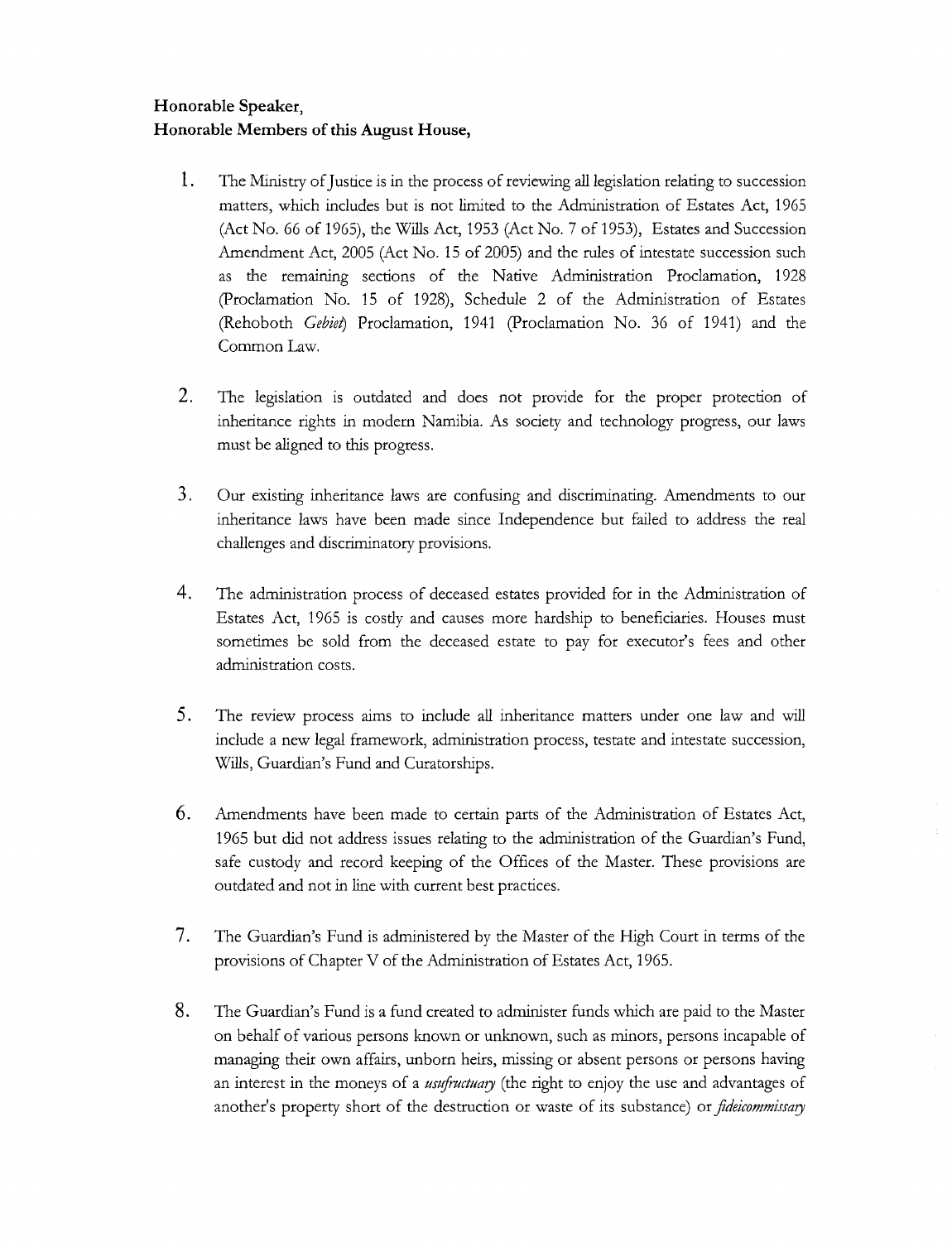(the owner of a property transfers this property to another person, subject to it being transferred from that person to yet another person at a later stage) nature.

- 9. The monies consist mainly of inheritances and death benefits that are due to a beneficiary from a deceased estate or pension fund.
- **10.** The Guardian's Fund administers at present approximately N\$ 1.4 billion for more than 40 000 beneficiaries. Payments to the amount of N\$ 65 million have been made to beneficiaries during the 2017 - 2018 financial year.
- 11. There are several urgent issues that need to be addressed in particular to ensure effective governance.
- **12.** There is no provision in the existing Administration of Estates Act, 1965 to determine the standard of bookkeeping.
- **13.** The Administration of Estates Act, 1965 must be aligned to the newly developed integrated financial and case management system. Applications will be done electronically, and the Guardian's fund will operate 95% paperless. All the existing documents will be scanned and stored electronically. The storage of paper documents is too costly to sustain for an undetermined period.
- **14.** Although the Guardian's Fund is audited currently by the Auditor-General, the Administration of Estates Act, 1965 does not provide for a compulsory annual audit.
- **15.** The Administration of Estates Act, 1965 does not provide for the proper protection of monies due to minors or deceased estates.
- **16.** The proceeds of policies which are due to a minor, are paid by the insurance companies to either the guardian or held in a fund administered by the insurance company. Many complaints are lodged with the Master by minors that never receive such monies from their guardians.
- 17. The administration and trustee fees payable on monies kept in trust by private institutions are not currently regulated.
- **18.** Trusts administered by insurance and financial institutions in most cases charge an acceptance fee and an annual administration fee. An acceptance fee is a percentage of the capital amount that is immediately deducted upon receipt of the funds by the institution. For example, when a capital amount of N\$ 100 '000.00 (One Hundred Thousand Namibia Dollars) for a minor is paid to the institution, an acceptance fee of 1% (depending on the fee structure), which amounts to N\$ 1 '000.00 (One Thousand Namibia Dollars) is immediately deducted from the capital amount. The minor's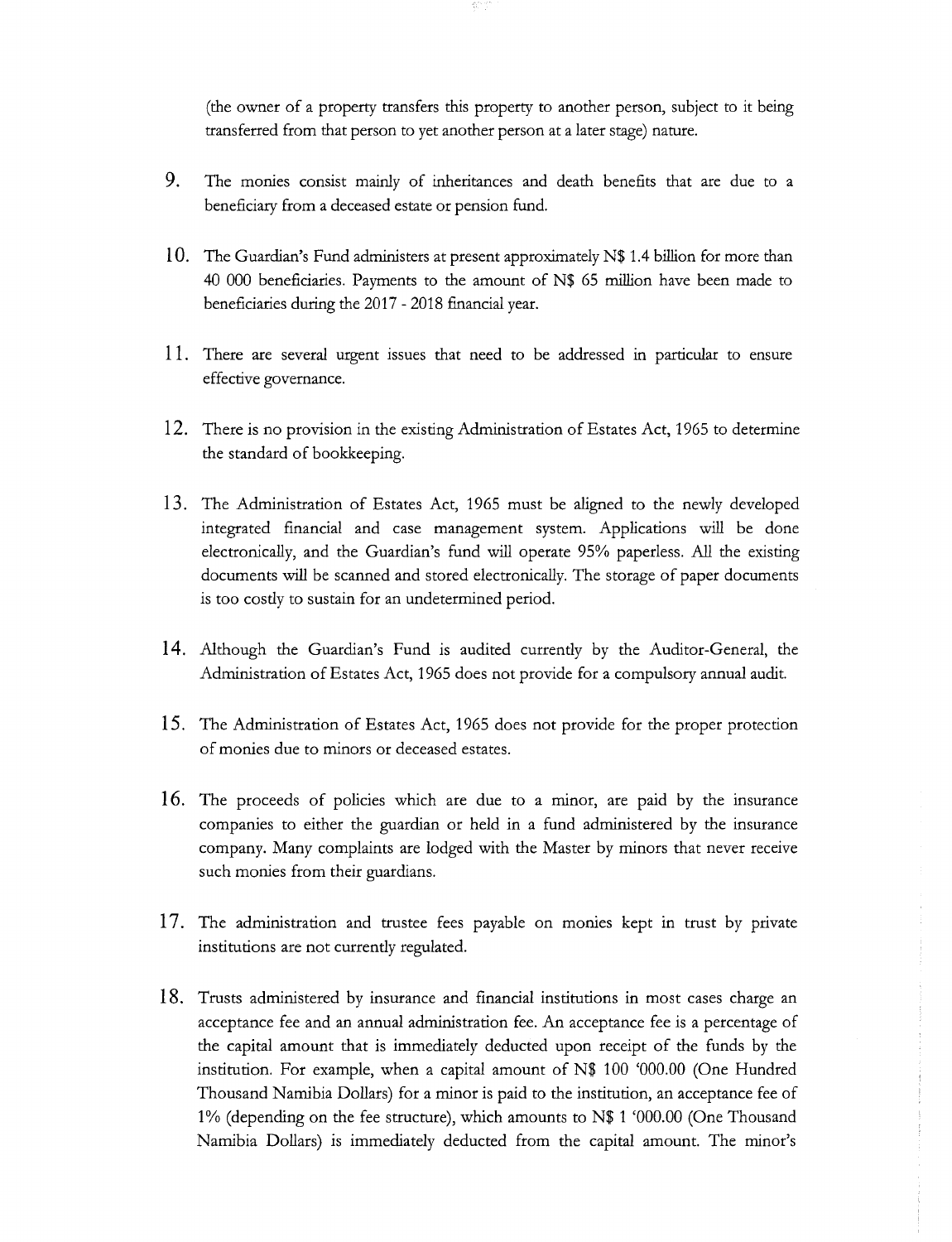investment will therefore start with a negative (an amount less than the capital the minor received originally).

- 19. Section 28 of the Administration of Estates Act, 1965 provides that executors shall pay monies due to a deceased estate into a bank account opened in the name of the estate unless the Master directs otherwise.
- 20. There are several cases where executors (which includes admitted Legal Practitioners) transferred monies due to an estate late, from the estate late bank account into their own bank accounts for their own use. The Master will only detect the misuse of estate monies once the Liquidation & Distribution Account is lodged and examined. It is usually too late to recover the funds.
- 21. It further came to light that many Legal Practitioners do not pay interest earned on estate monies to the beneficiaries.
- 22. It is unfortunate to see an increase in these matters and these amendments are a measure necessary to safeguard estate monies. Funds need to be paid directly into the account of beneficiaries and creditors with interest earned thereon from the Guardian's Fund.
- 23. Numerous problems are experienced with deceased estates that are supervised by Magistrate's offices due to the lack of statutory control.
- 24. Rehoboth had their own Estates Office which was under the jurisdiction of the Rehoboth Magistrate. Many complaints are received daily regarding the poor administration of estates that were handled by the Rehoboth Estate office.
- 25. Properties in Rehoboth were either not transferred to the beneficiaries or transferred to other persons who were not entitled to these properties. Many beneficiaries do not have funds to take these matter to Court to seek relief.
- 26. Urgent intervention is necessary to provide proper protection over estates handled by Magistrates offices.
- 27. The Estates and Succession Amendment Act, 2005 brought only procedural changes. The Master supervises the administration of all deceased estates irrespective of racial grounds or geographical boundaries.
- 28. The Amendment Act does not provide for the harmonization of Customary law with the Administration of Estates Act, 1965. A customary law spouse is not recognized as